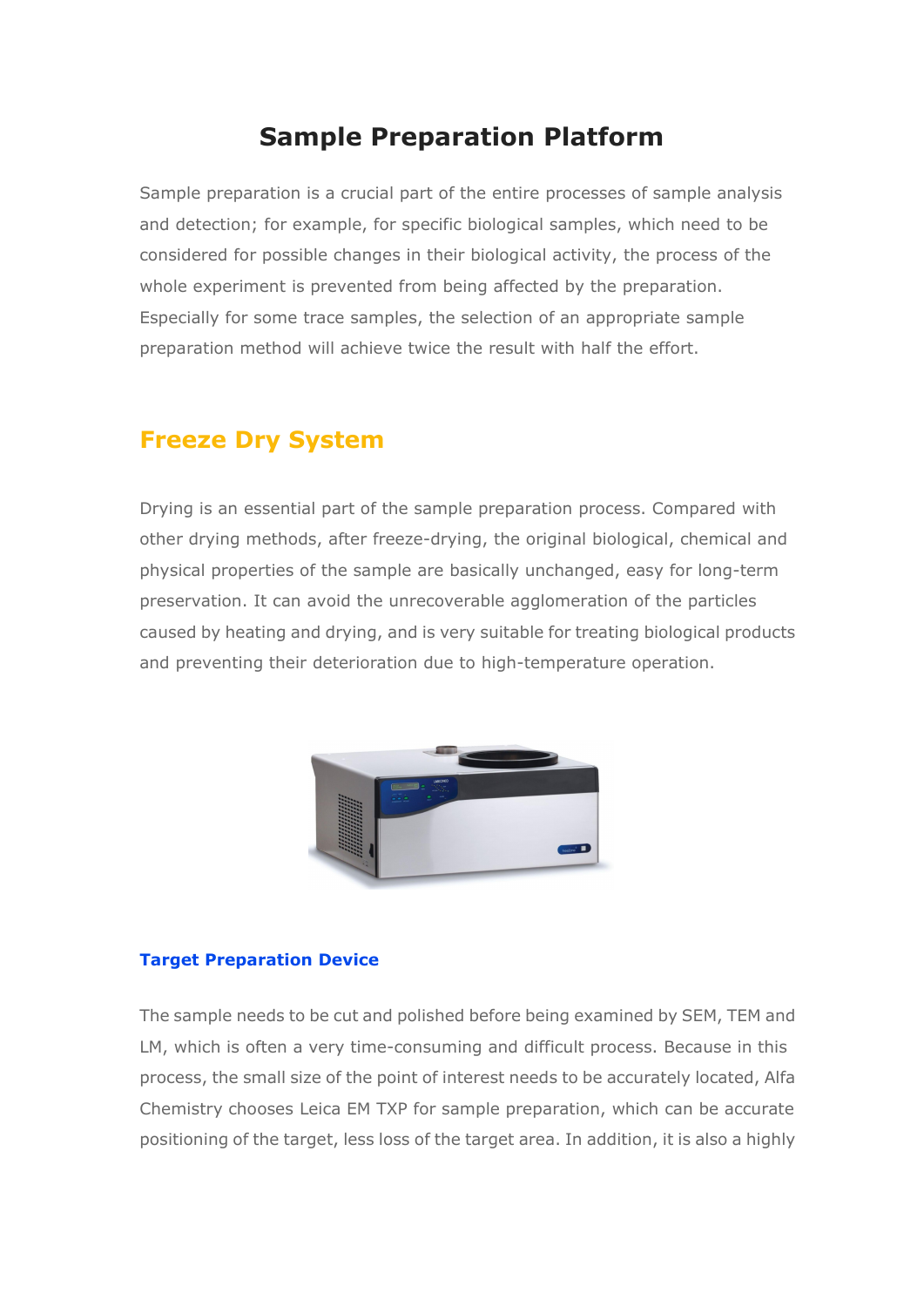effective sample preparation tool for ion beam lapping and ultramicrotomy techniques.



#### **[Cryo-Ultramicrotome](https://www.alfachemic.com/testinglab/technique/cryo-ultramicrotome-uc6-fc6.html)**

TEM, SEM, AFM, and LM require the preparation of semi-thin and ultra-thin sectioning of biological and industrial samples. The use of cryo-ultramicrotome can quickly, reliably, and safely process frozen samples, to obtain accurate frozen sectioning, and to meet the requirements of high-quality sectioning. It is suitable for providing ultra-thin sectioning of various biological samples such as cells,<br>tissues and bacteria, as well as ultra-thin sectioning of various materials such as polymer materials, rubber, and plastics.



#### **Triple Ion Beam Milling System**

Ion-beam cutting is suitable for all kinds of samples, especially for hard/soft composite, porous structure, brittleness and inhomogeneity. It can obtain high-quality cutting cross section for SEM analysis and AFM analysis. When the sample is treated by this technique, the possibility of deformation or damage is the lowest, and the true structure information inside the sample can be exposed.